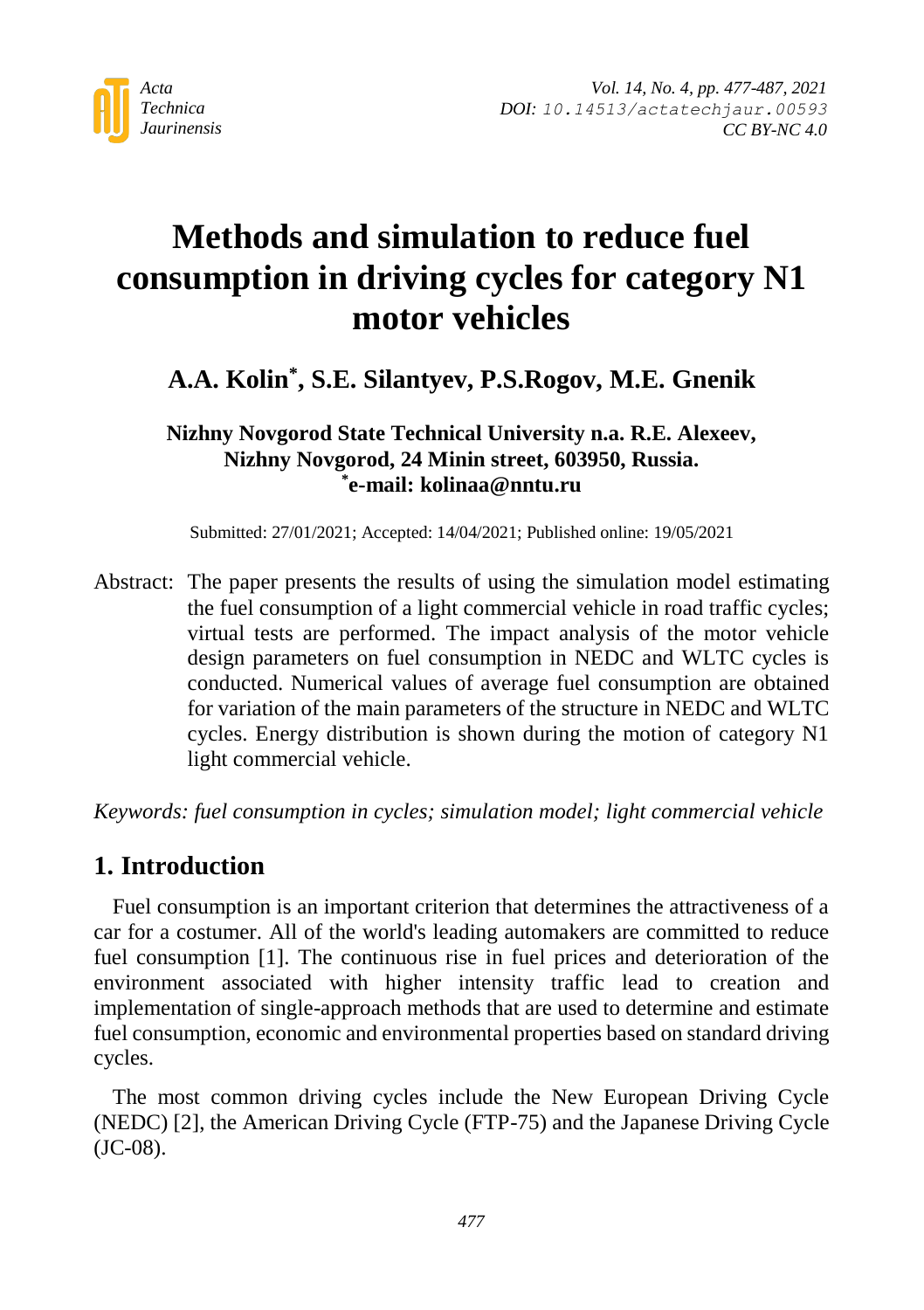Additionally, the World Harmonized Driving Cycle (WLTC) [3] was introduced in 2017. It is based on the world statistical study of driving modes and features high accelerations and lack of steady-motion intervals.

The purpose of the study is to build a simulation model quantifying the effect of the design parameters on the fuel efficiency indicator of N1 category light commercial vehicles in NEDC and WLTC driving cycles. The model building environment is matlab/simulink.

It is to be noted that a number of papers are devoted to simulation of a motor vehicle driving cycle [4] [5] [6]. Main methods of improving the fuel efficiency of vehicles are specified in earlier studies [7] [8] [9] [10] [11]. These include the engine parameters optimization, reduction of aerodynamic drag and tire rolling resistance. Also, a number of works are devoted to the study and search for optimal transmission ratios [12] [13] [14] [15] [16] [17]. Everything stated above should have an impact on the result of the vehicle motion process simulation in driving cycles.

A distinctive feature of this work is a detailed study of the dynamics and fuel efficiency of a light commercial vehicle and obtaining of the quantitative influence of each of the motion resistance forces on the total motion energy in the NEDC and WLTC cycles.

### **2. Methods**

The light commercial vehicle motion on NEDC and WLTC cycles is considered in the paper. NEDC cycle consists of one urban driving cycle or 4 simple urban cycles of 195 seconds, and one suburban driving cycle of 400 seconds.

Driving cycle is performed using a detailed operational map included in the standard [1]. The map details the gears of the gearbox to be used for every section of the vehicle motion as well as its accelerations. Application of the standard: transport vehicles of category M1, M2, N1 and N2 with the reference mass not exceeding 2 610 kg. The vehicle driving diagrams based on NEDC cycle are shown in Fig. 1.

As shown in Fig. 2, WLTC cycle is separated by short stops into four phases:

Low-speed phase when the vehicle accelerates to maximum 56.5 km/h; mediumspeed phase (76.6 km/h), high-speed phase (97.4 km/h) and extra-high speed phase (131.6 km/h).

In each phase of the cycle the driving is performed based the operational map according to [2] that details basic requirements for the gear shift timing depending on the power-to-weight ratio class of a vehicle.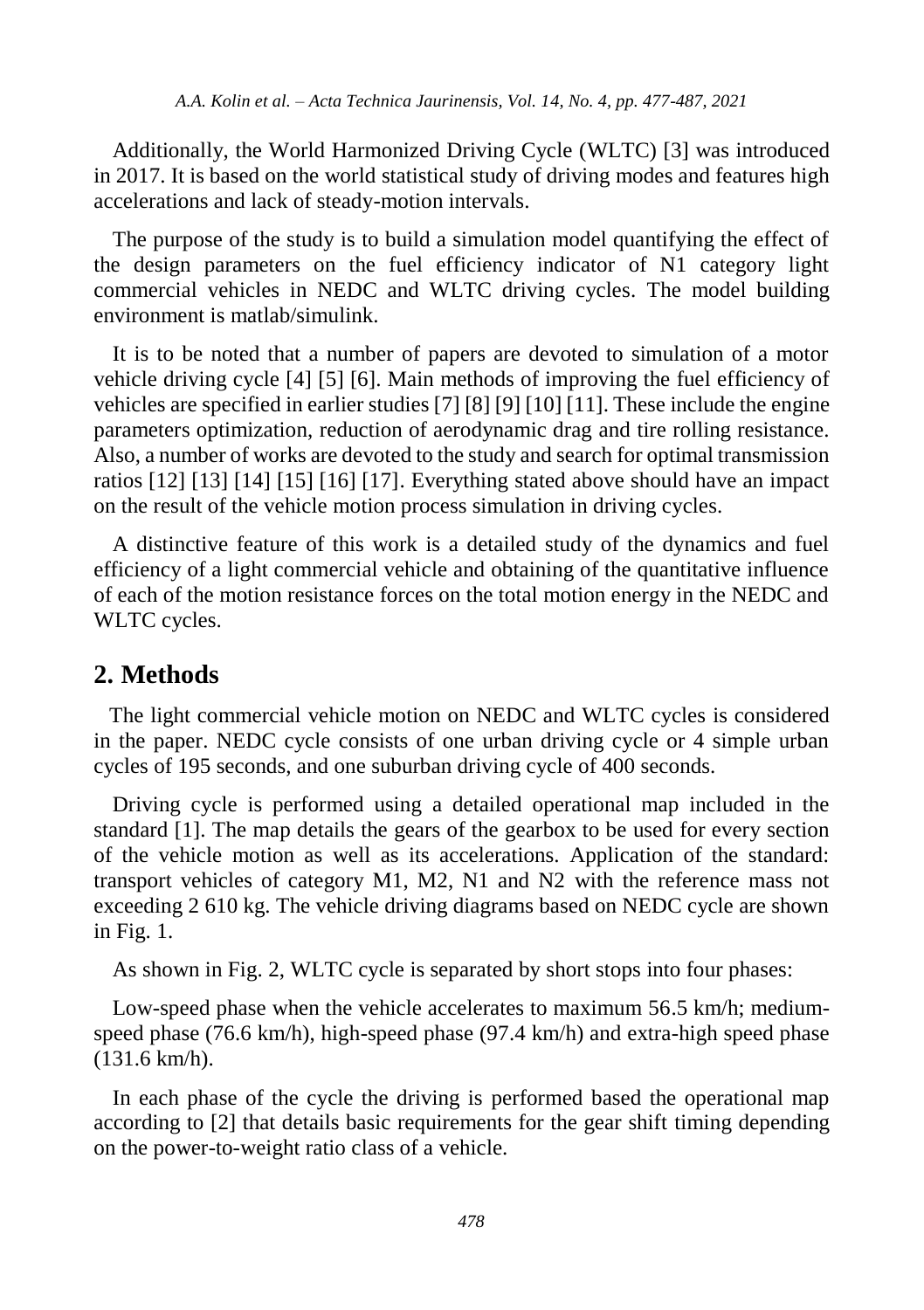Extra high-speed phase was not included in the study which is acceptable for the vehicle class under review.



*Figure 1. Vehicle motion diagram based on NEDC driving cycle*



*Figure 2. Vehicle motion diagram based on WLTC driving cycle*

The simulation model is used for simulation of the vehicle motion. The mathematical formulation of the vehicle motion is based on the following approaches [18].

The traction force is computed by formula: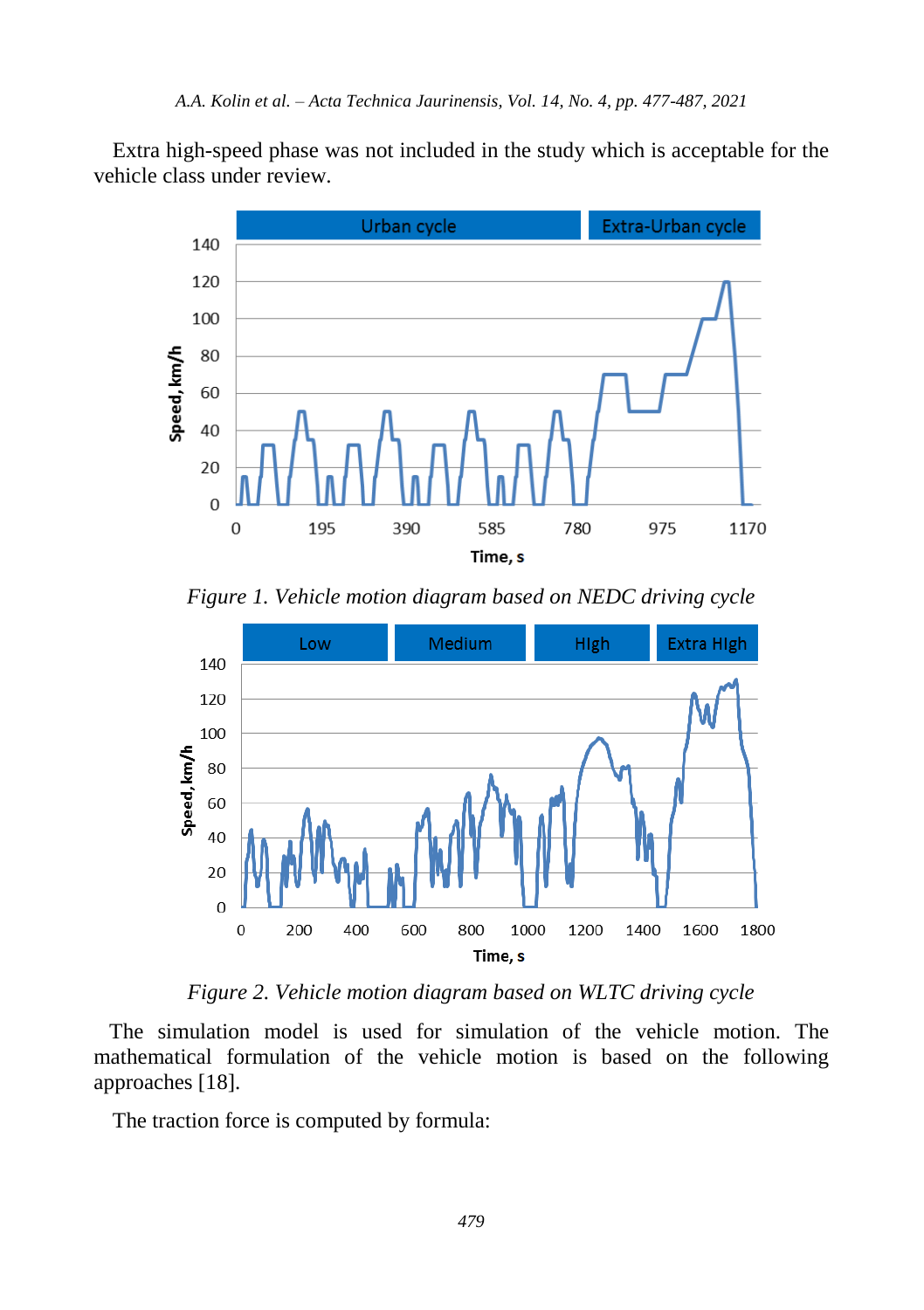*A.A. Kolin et al. – Acta Technica Jaurinensis, Vol. 14, No. 4, pp. 477-487, 2021*

$$
F_T = \frac{T_e u_{tr} \eta_{tr}}{r_w},\tag{1}
$$

where  $T_e$  – internal combustion engine (ICE) torque,  $u_{tr}$  – transmission gear ratio,  $\eta_{tr}$  – transmission efficiency,  $r_w$  – wheel rolling radius.

 $T_e$  is normally a function of the accelerator pedal position  $d$ (%) and ICE speed  $\omega_e$ (rad/s), or T<sub>e</sub> = f(d, $\omega_e$ ). T<sub>e</sub> is represented by data array T<sub>e i,j</sub>, i =1...17, j =1...11 in the mathematical model. In this particular case, for acceleration of the vehicle at full throttle  $j = 11$  and Te =  $f(\omega_e)$ .

The rolling resistance force is determined as [18, p. 22]:

$$
F_f = fm_a g; f = f_0 + k_f V^2 \tag{2}
$$

where  $f$  – coefficient of rolling resistance;  $g$  – gravity acceleration. $f_0$  – rolling resistance coefficient at a speed close to 0 km / h;  $k_f$  – coefficient that takes into account the influence of speed;  $V$  – vehicle speed.

Air resistance is determined as follows:

$$
F_w = 0.5 C_x \rho_{air} A_v V^2, \qquad (3)
$$

where  $C_x$  – aerodynamic drag coefficient;  $\rho_{air}$  – air density;  $A_y$  – transverse projection area of the vehicle.

The rotational inertia coefficient is determined as:

$$
\delta = 1 + \frac{I_{e}u_{tr}^{2}\eta_{tr}}{m_{a}r_{K}^{2}} + \frac{I_{ds}u_{fd}^{2}\eta_{fd}}{m_{a}r_{w}^{2}} + \frac{\Sigma I_{w}}{m_{a}r_{w}^{2}},
$$
\n(4)

where  $I_e$  – ICE moment of inertia,  $I_{ds}$  – drive shaft moment of inertia,  $u_{fd}$  – final drive gear ratio,  $\eta_{fd}$  – final drive efficiency,  $I_w$  – moment of inertia of a wheel with half-axle (if any). Moments of inertia are determined from design documentation.

When in a steady-speed driving mode, the vehicle speeds up without acceleration. ICE torque and the instantaneous fuel consumption are the unknowns. The unknowns are computed by the following formula:

$$
F_{\rm T} = F_{\rm f} + F_{\rm w} + \delta m_{\rm a} a_{\rm a},\tag{5}
$$

when ICE torque  $T_e$  is calculated, given (1) and the engaged transmission gear that is determined with account for (6). The specific fuel consumption in the model is represented by data arrayg<sub>e i,j</sub>, and is a function of ICE torque and data array  $g_e$  =  $f(T_e, \omega_e)$ . Therefore, the current specific fuel consumption BSFC is determined according to  $(6)$  using the Te and we values obtained with the  $(1)$ ,  $(5)$ ,  $(7)$ .

$$
BSFC = \frac{m_f}{P}; P = T_e \omega_e \tag{6}
$$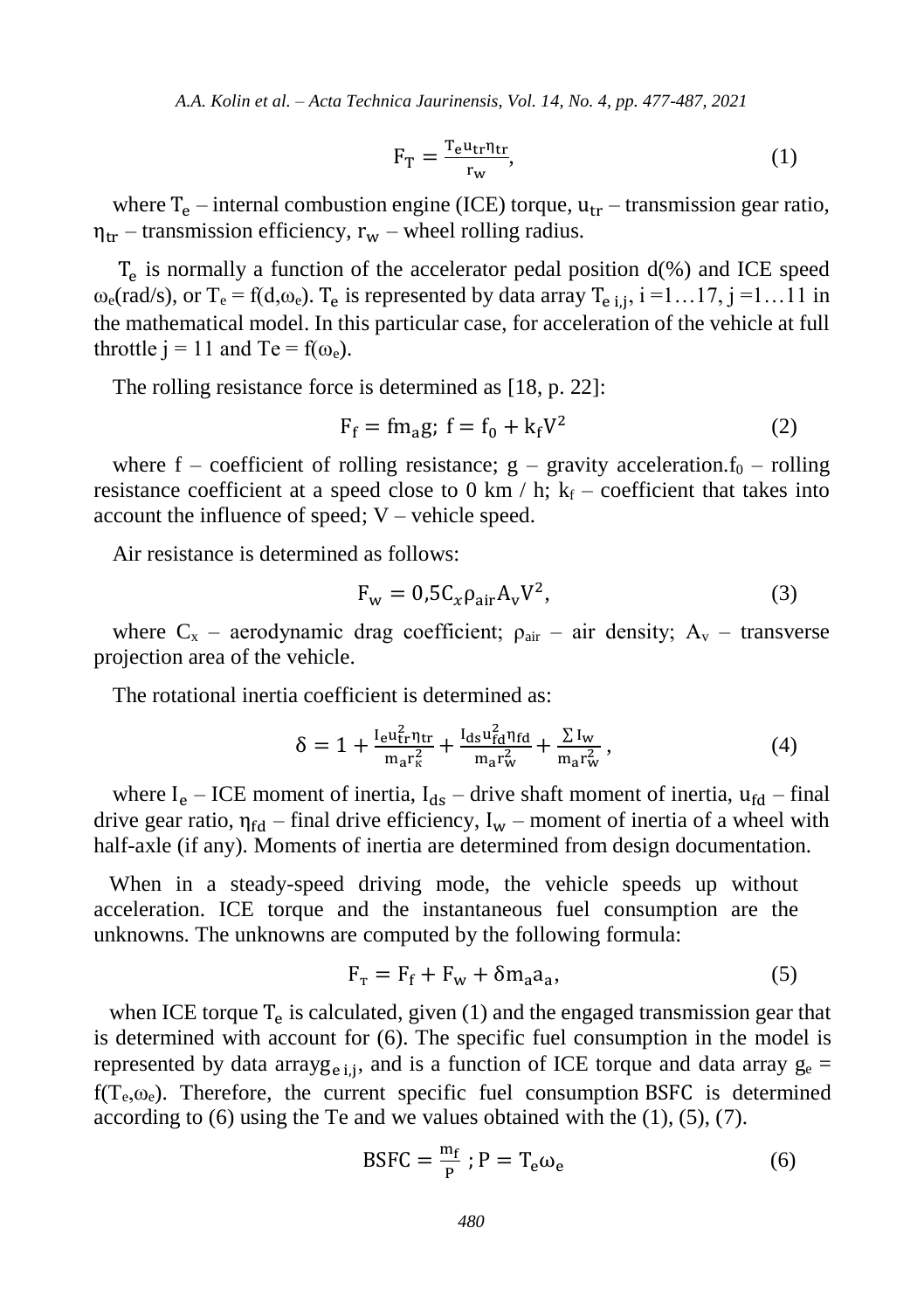where  $m_f$  – fuel consumption rate in grams per second (g/s); P - power (W);  $\omega_e$ – engine speed (rad/s)

Gear shifting is performed as required in [2] [3]. After gear shifting the engine's starting speed of rotation is determined subject to correlation of the vehicle speed and ICE speed of rotation:

$$
V = \frac{\omega_{\rm e} r_{\rm w}}{u_{\rm tr}},\tag{7}
$$

The acceleration of the vehicle is computed using the following formula:

$$
a_{a} = \frac{v_{j+1} - v_{j}}{3.6(t_{j+1} - t_{j})},\tag{8}
$$

where  $a_a$  (m/s) – acceleration of the vehicle;  $V_i$ ,  $V_{i+1}$  (km/h) – initial and final speeds over the selected interval, respectively;  $t_i$ ,  $t_{i+1}$  (s) – start and end times, respectively.

Input data for the simulation, such as the mechanical characteristics of the ICE and the data on its fuel consumption was obtained by performing bench tests. The value of the air drag coefficient was obtained using numerical simulation. Other input data were taken from the technical documentation of the automaker and component manufacturers. To be confident in the reliability of the results, obtained in this formulation, the developed model is then verified. Model initial data in Table 1.

#### **3. Results of the study**

Simulation model must reliably react to a change of input data i.e. the reduction of the aerodynamic drag coefficient contributes to lower fuel consumption while the higher aerodynamic drag coefficient results in higher fuel consumption. It can be stated the verification of the model was carried out successfully only if the response of the model is adequate and proportional to the change in the initial data. The simulation results for a light commercial vehicle are specified in Table 2.

It is to be noted that the results obtained are indicative of the indisputable impact of these parameters on the average fuel consumption. An increase of the drive shaft efficiency by 5% brings down the average fuel consumption rate by 0.36%, for NEDC and WLTC cycles, and vice versa.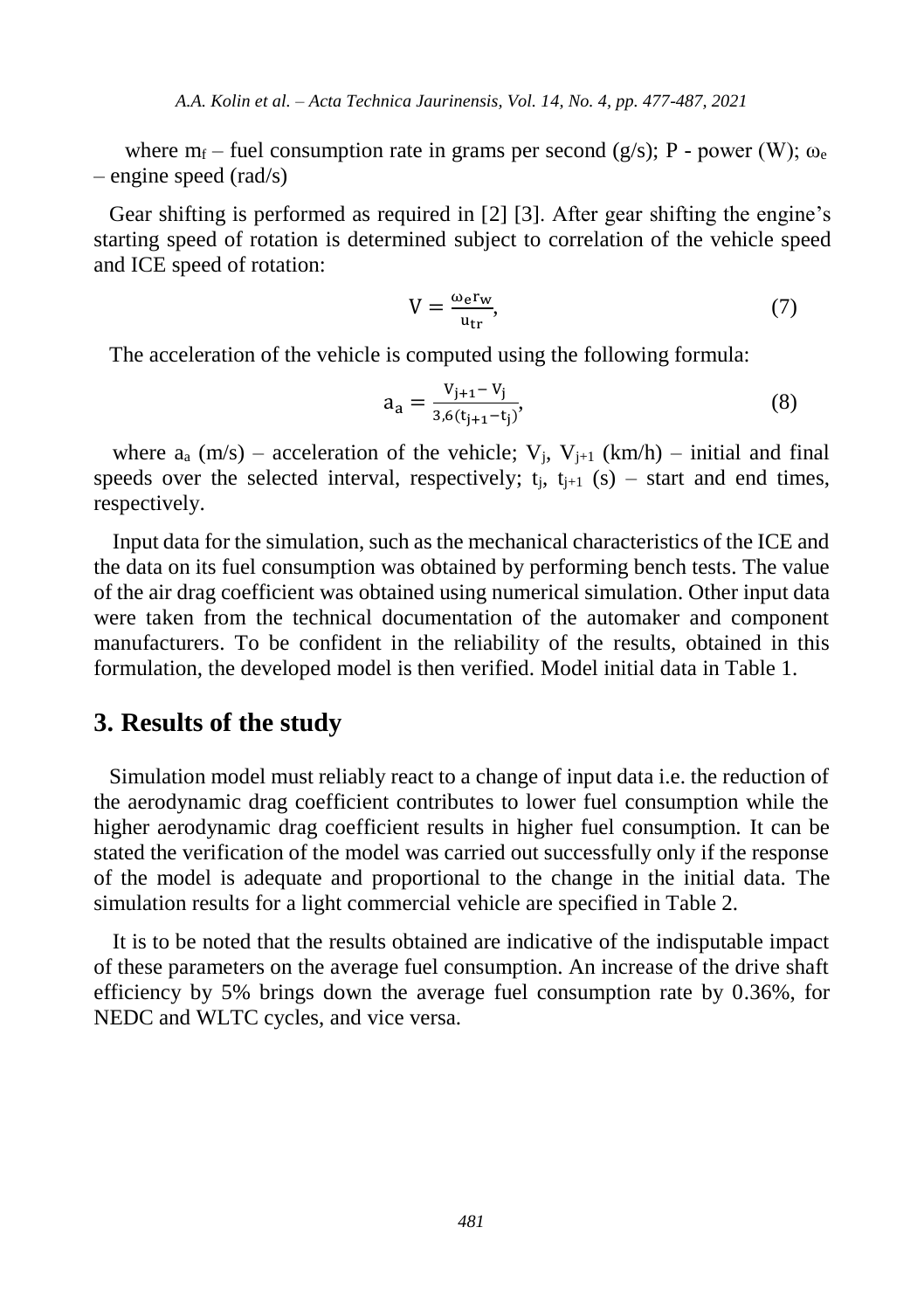| <b>Parameter</b>           | Value       |  |  |  |  |
|----------------------------|-------------|--|--|--|--|
| Transmission               |             |  |  |  |  |
|                            | $1 - 3.786$ |  |  |  |  |
|                            | $2 - 2.188$ |  |  |  |  |
| Gear ratio                 | $3 - 1.304$ |  |  |  |  |
|                            | $4 - 1$     |  |  |  |  |
|                            | $5 - 0.794$ |  |  |  |  |
|                            | $6 - 0.643$ |  |  |  |  |
| Differential               |             |  |  |  |  |
| Final drive ratio          | 4.3         |  |  |  |  |
| Car                        |             |  |  |  |  |
| Vehicle kerb weight, kg    | 2548        |  |  |  |  |
| Vehicle draft coefficient  | 0.356       |  |  |  |  |
| Vehicle frontal area, $m2$ | 5.375       |  |  |  |  |
| Tire                       |             |  |  |  |  |
| Tire size                  | 185/75R16   |  |  |  |  |

*Table 1. Model initial data.*

Increasing the final drive and the gearbox efficiency by 1% in NEDC cycle brings down the average fuel rate by 0.6%, and 0.48%, respectively. For WLTC cycle the change of these parameters results in the reduction of the average fuel consumption rate by 0.72% and 0.66%, respectively.

If the aerodynamic drag coefficient is reduced by 5%, the average fuel rate becomes less by 0.84% for NEDC cycle, and 0.88% for WLTC cycle.

The rolling resistance factor will have less impact as compared to other indices reviewed, since its variation to the extent of 5% causes the average fuel rate to change within the limits of 0.4% for NEDC cycle, and 0.66% for WLTC cycle.

In general, the obtained results show an adequate response of the model to changes in the initial data and, thus, it can be stated that the model was verified successfully.

This study is the initial stage of a comprehensive search and development of practical recommendations for reducing the fuel consumption rate of a motor vehicle in the physical world. As the resulting simulation model allows a qualitative assessment of the vehicle motion parameters, it is decided to evaluate the main areas of further activities. Specifically, to analyse the distribution of the energy consumed on the movement of a light commercial vehicle.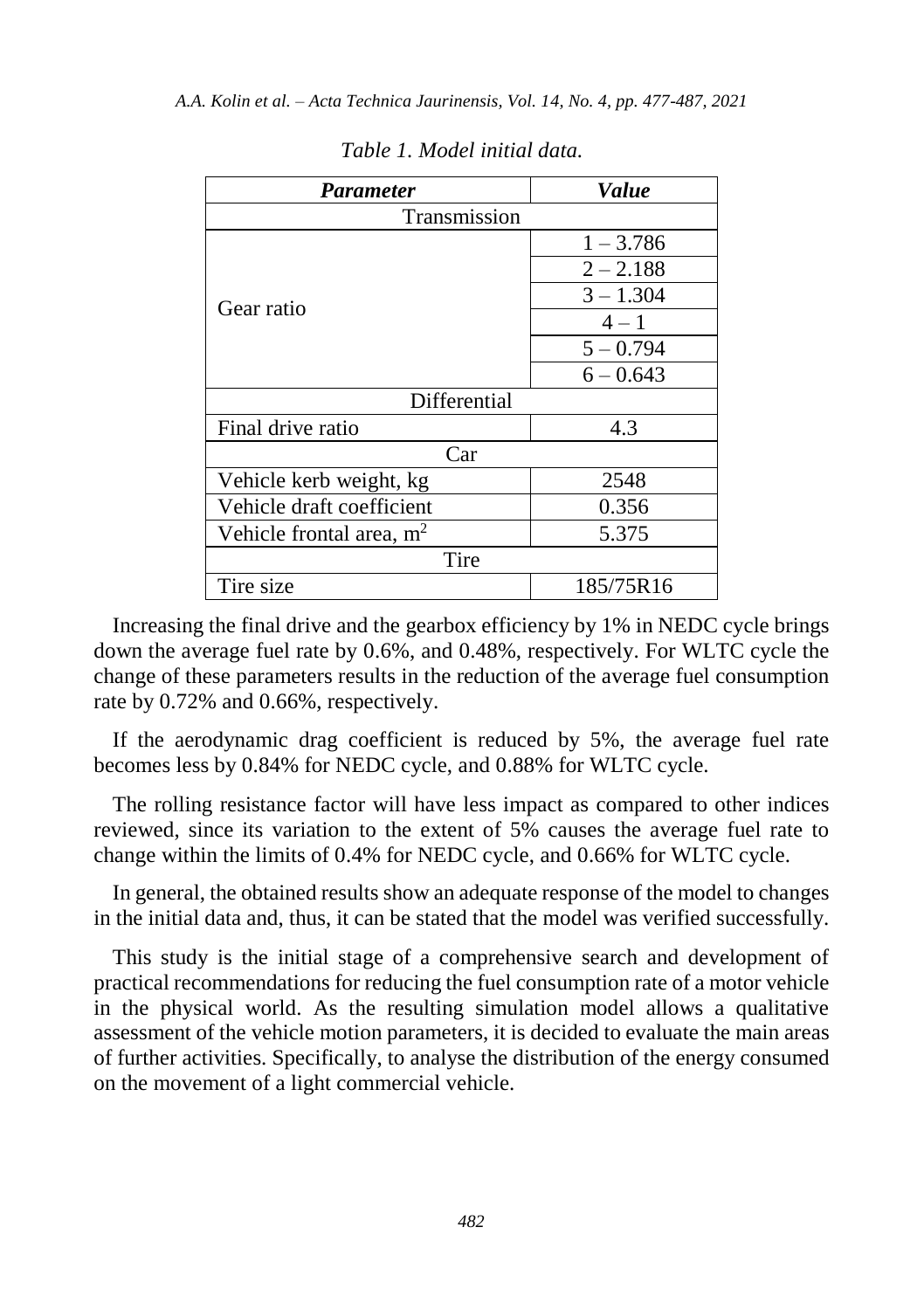|                                          |                              | Driving cycle             |                                          |                                           |                                        |
|------------------------------------------|------------------------------|---------------------------|------------------------------------------|-------------------------------------------|----------------------------------------|
| <b>Index</b>                             | <b>Index</b><br>variation, % | <b>NEDC</b>               |                                          | <b>WLTC</b>                               |                                        |
|                                          |                              | Fuel<br>rate,<br>l/100 km | Change<br>of fuel<br>rate,<br>$1/100$ km | Fuel<br>rate,<br><i><b>U100</b></i><br>km | Change<br>of fuel<br>rate,<br>l/100 km |
| Aerodynamic<br>drag coefficient          | 5                            | 16.87                     | 0.14                                     | 13.79                                     | 0.12                                   |
|                                          | $\theta$                     | 16.73                     | $\Omega$                                 | 13.67                                     | $\Omega$                               |
|                                          | $-5$                         | 16.59                     | $-0.14$                                  | 13.55                                     | $-0.12$                                |
| Rolling<br>resistance factor             | 5                            | 16.80                     | 0.07                                     | 13.76                                     | 0.09                                   |
|                                          | $\boldsymbol{0}$             | 16.73                     | $\theta$                                 | 13.67                                     | $\mathbf{0}$                           |
|                                          | $-5$                         | 16.67                     | $-0.07$                                  | 13.58                                     | $-0.09$                                |
| <b>Ring and pinion</b><br>set efficiency | 1                            | 16.63                     | $-0.1$                                   | 13.57                                     | $-0.1$                                 |
|                                          | $\theta$                     | 16.73                     | $\theta$                                 | 13.67                                     | $\theta$                               |
|                                          | $-1$                         | 16.83                     | 0.1                                      | 13.77                                     | 0.1                                    |
| Drive shaft<br>efficiency                | 0.5                          | 16.67                     | $-0.06$                                  | 13.62                                     | $-0.05$                                |
|                                          | $\theta$                     | 16.73                     | $\theta$                                 | 13.67                                     | $\theta$                               |
|                                          | $-0.5$                       | 16.79                     | 0.06                                     | 13.72                                     | 0.05                                   |
| <b>Gearbox</b><br>efficiency             | $\mathbf{1}$                 | 16.65                     | $-0.08$                                  | 13.58                                     | $-0.09$                                |
|                                          | $\theta$                     | 16.73                     | $\theta$                                 | 13.67                                     | $\theta$                               |
|                                          | $-1$                         | 16.81                     | 0.08                                     | 13.76                                     | 0.09                                   |

*Table 2. Impact of specified parameters for NEDC and WLTC cycles.*

The motion resistance energy values were determined by integrating the corresponding motion resistance forces over the distance of the driving cycle. The energy expended for the light commercial vehicle motion is specified in Table 3.

It is to be noted that the energy of mechanical losses in transmission can be as high as 15% of the total energy expended on the transport vehicle motion, as specified in table 3. The energy of aerodynamic drag accounts for 30 to 40% of the total energy used for cycles NEDC and WLTC, respectively. It is also of major importance, and will become the main area of focus in terms of reduction of the fuel consumption rate.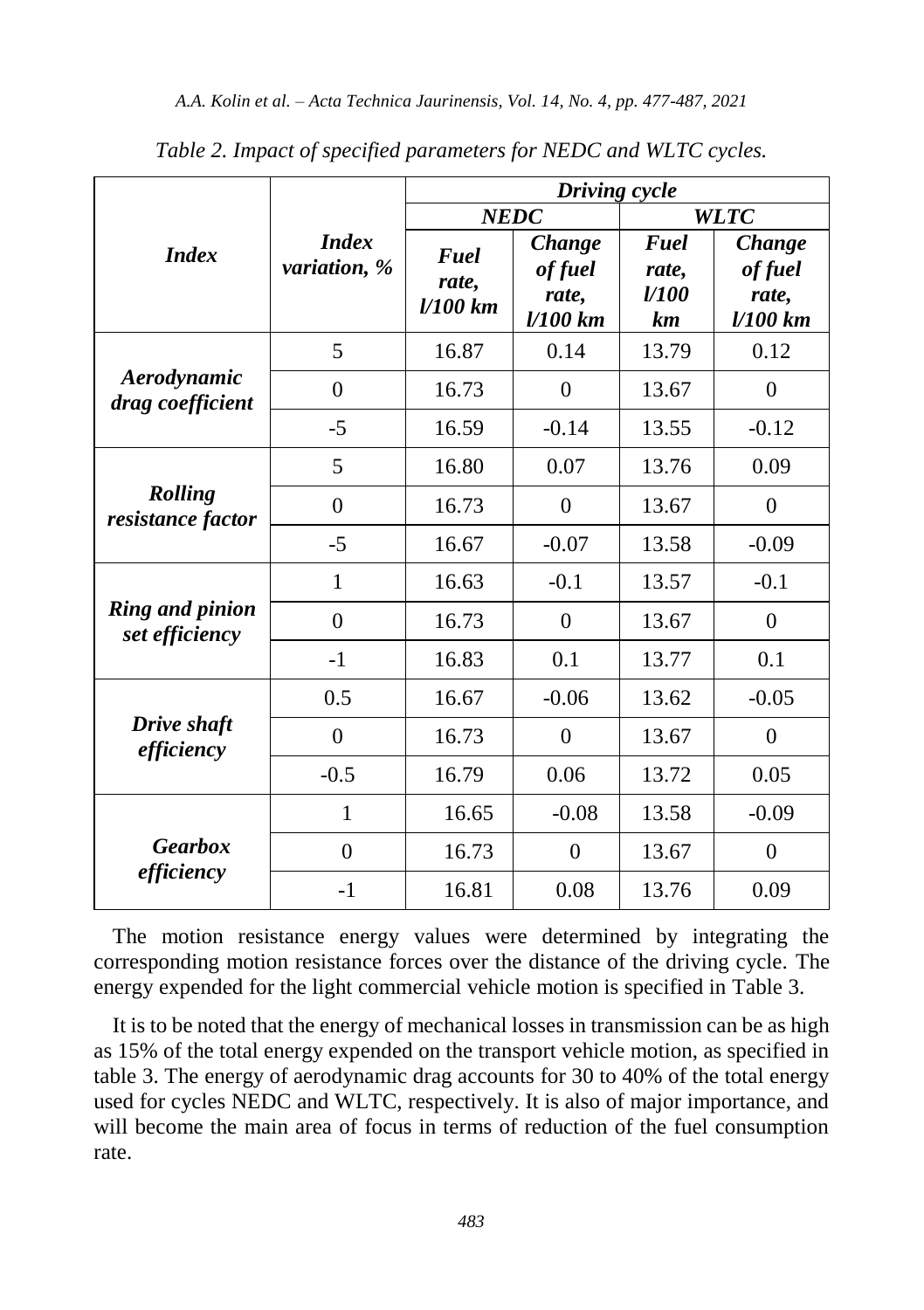|                                             |                                  | Driving cycle |             |  |
|---------------------------------------------|----------------------------------|---------------|-------------|--|
|                                             | Distribution of energy           | <b>NEDC</b>   | <b>WLTC</b> |  |
| <b>Total resistance of</b><br>motion energy | Aerodynamic drag                 | 40.2          | 30.7        |  |
|                                             | energy, %                        |               |             |  |
|                                             | Rolling resistance<br>energy, %  | 26.3          | 26.8        |  |
|                                             | Speed up resistance<br>energy, % | 18.8          | 28.4        |  |
| <b>Energy</b> of                            | Half-axles and hubs,<br>%        | 5.9           | 5.1         |  |
| mechanical losses<br><i>in transmission</i> | Gearbox, %                       | 4.5<br>4.4    |             |  |
|                                             | Final drive, %                   | 3.3           | 3.3         |  |
|                                             | Drive shaft, %                   |               |             |  |

*Table 3. Energy consumption of the vehicle motion for NEDC and WLTC cycles.*

### **4. Conclusions**

According to Tables 2 and 3, the following results are obtained.

Increasing the drive shaft efficiency by 5% results in 0.36% reduction of the average fuel consumption rate for a light commercial vehicle in NEDC and WLTC cycles, and vice versa.

Increasing the final drive and the gearbox efficiency by 1% in NEDC cycle brings down the average fuel rate by 0.6%, and 0.48%, respectively. Changing these parameters in WLTC cycle results in the reduction of the average fuel consumption rate by 0.72% and 0.66%, respectively.

If the aerodynamic drag coefficient is reduced by 5%, the average fuel rate also becomes less by 0.84% for NEDC cycle, and 0.88% for WLTC cycle.

The rolling resistance factor will have less impact as compared to other indices reviewed, since its variation to the extent of 5% causes the average fuel rate to change within the limits of 0.4% for NEDC cycle, and 0.66% for WLTC cycle.

It is to be noted that according to table 3 the energy of mechanical losses in transmission can be as high as 15% of the total energy used for the transport vehicle motion. The aerodynamic drag energy can be as high as 30 to 40% of the total energy used for cycles NEDC and WLTC, respectively.

Given the simulation results, the highest potential for reducing the average fuel rate of a light commercial vehicle is associated with the improvement of its aerodynamic shape. Higher transmission efficiency can have a substantial impact on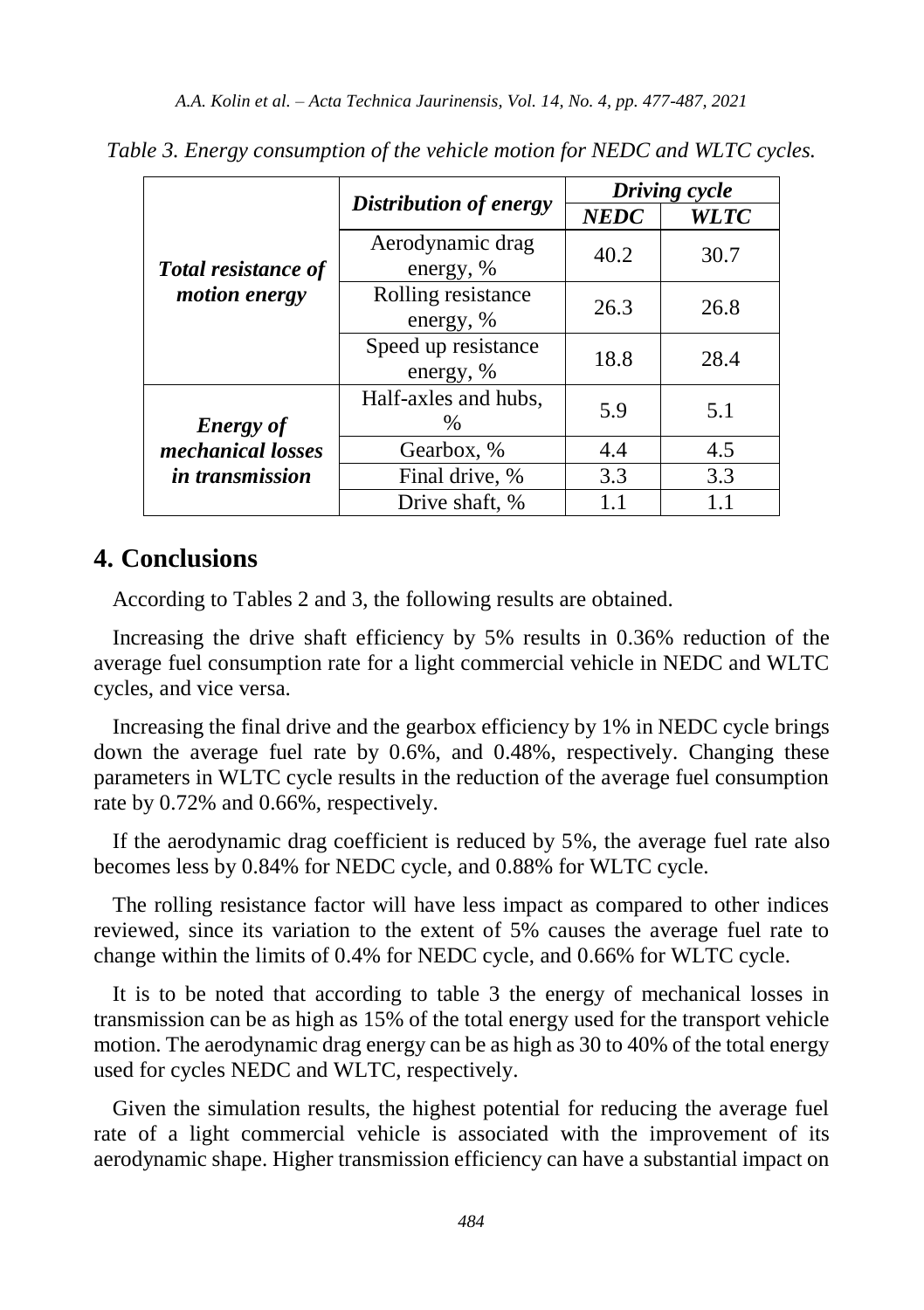the average fuel consumption rate, however, the range of improvement of this index is limited. The rolling resistance factor has the least impact on the parameter of interest. All the parameters listed above can be optimized together that can help to achieve the desired fuel efficiency index of a vehicle.

## **Acknowledgement**

The studies are conducted under the sponsorship of the Ministry of Education and Science of the Russian Federation as part of the project High-end production of the product range of GAZelle Next vehicle fitted with new electronic systems architecture under Agreement No. 075-11-2019-027 dated 29.11.2019 (Decree No.218 dated April 09, 2010 of the Government of the Russian Federation).

# **References**

[1] U. Tietge, P. Mock, N. Zacharof, V. Franco, Real-world Fuel Consumption of Popular European passenger car models, ICCT working paper 2015-8 (2015) URL

*https://theicct.org/sites/default/files/publications/ICCT \_Real-worldFC-EUcars\_28122015.pdf*

[2] Regulation No. 83. Revision 5.Uniform provisions concerning the approval of vehicles with regard to the emission of pollutants according to engine fuel requirements (2015).

URL

```
https://unece.org/fileadmin/DAM/trans/main/wp29/wp29regs/
R083r5e.pdf
```
- [3] Global technical regulation No. 15. Worldwide harmonized Light vehicles Test Procedure (2014). URL *https://unece.org/fileadmin/DAM/trans/main/wp29/wp29r-1998agr-rules/ECE-TRANS-180a15e.pdf*
- [4] S.V. Gusakov, D.V. Markov, D.V. Mikhryachev, Experiment-calculated method to adjust a drive cycle for vehicle motion phase in urban conditions, Proceedings of Higher Educational Institutions. *Маchine Building* 5 (2012) pp. 23–30, in Russian.
- [5] A.V. Manyashin, S.A. Manyashin, Issledovanie gorodskih ezdovyh ciklov dvizheniya, Transportnye i transportno-tekhnologicheskie sistemy. Materialy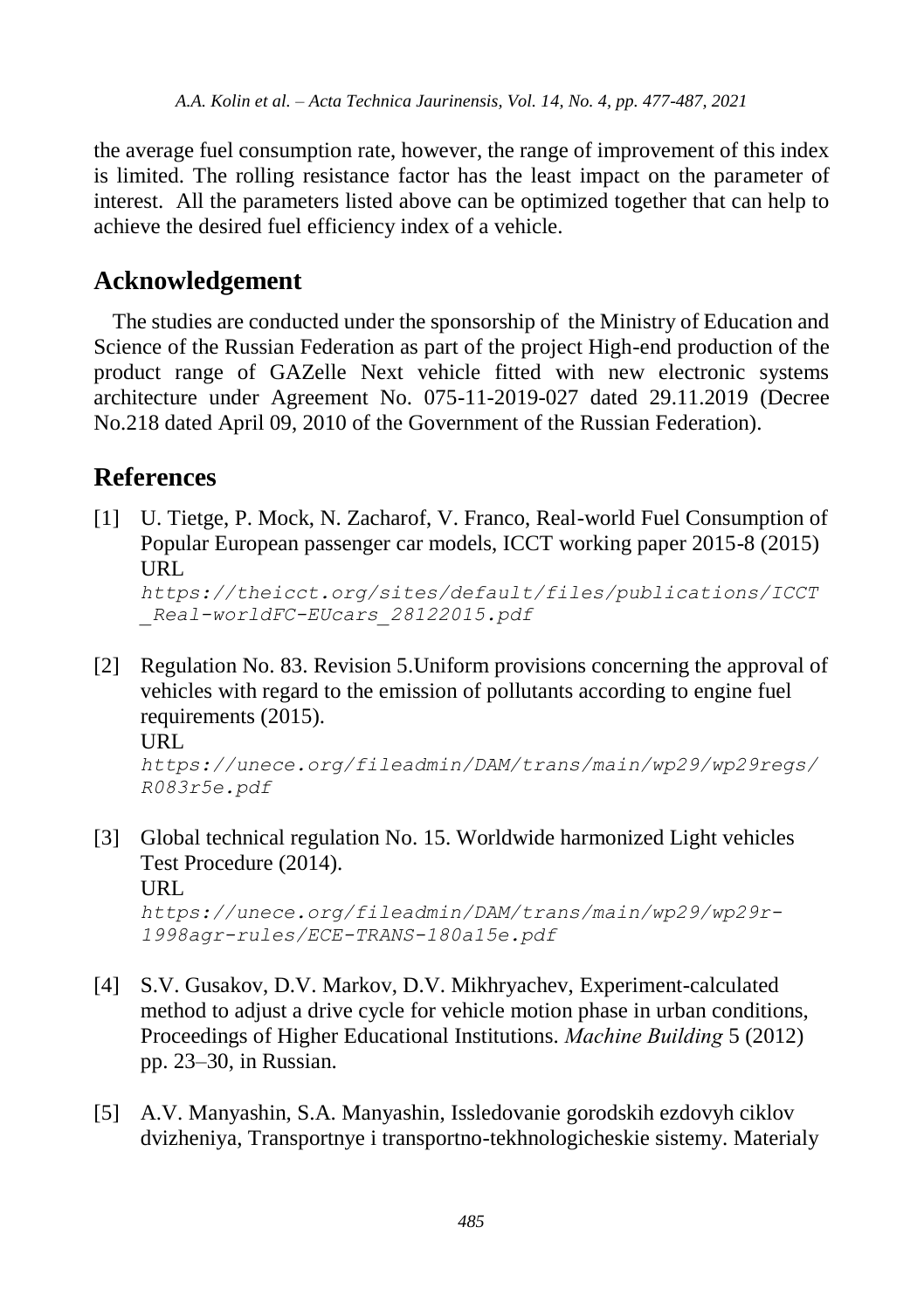Mezhdunarodnoj nauchno-tekhnicheskoj konferencii, Tyumenskij industrial'nyj universitet, Tyumen', 2010, pp. 113–114, in Russian.

- [6] S.I. Antipov, Yu.V. Dementiev, Sovremennye ispytatel'nye ezdovye cikly i ih aktual'nost' pri sozdanii algoritma raboty sistemy upravleniya avtomobilya s keu, Izvestiya volgogradskogo gosudarstvennogo tekhnicheskogo universiteta. *Seriya: nazemnye transportnye sistemy* 10 (113) pp. 8-11, in Russian.
- [7] A.N. Evgrafov, N.S. Kuzovkov, Aerodynamic of automobile, *Trudy NAMI* 245 (2010) pp. 57-70, in Russian.
- [8] D.Kh.Valeev, V.S. Karabtsev, Methods for fuel consumption reduction in commercial vehicles, *Mechanics of machines, mechanisms and materials* 4 (29) (2014) pp. 33-39, in Russian.
- [9] V.A. Petrushov, Some milestones in the development of nami works on aerodynamics and rolling resistance of vehicles and road trains, *Trudy NAMI* 4 (279) (2019) pp. 11-21, in Russian.
- [10] Transportation Research Board and National Research Council, Technologies and Approaches to Reducing the Fuel Consumption of Medium- and Heavy-Duty Vehicles, The National Academies Press, Washington, 2010. doi: *https://doi.org/10.17226/12845*
- [11] M. S. Lyu, Optimization on vehicle fuel consumption in a highway bus using vehicle simulation, *International Journal of Automotive Technology* 7 (7) (2006) pp. 841-846.
- [12] N.V. Savenkov, Method of selection of gear ratios transmission of the n1 category vehicle based on the driving cycle, *Bulletin of the Kuzbass State Technical University* 2 (114) (2016) pp. 64-71, in Russian.
- [13] P. Bera, D. Wedrychowicz, The influence of number and values of ratios in stepped gearbox on mileage fuel consumption in NEDC test and real traffic, Scientific Conference on Automotive Vehicles and Combustion Engines (KONMOT 2016), *IOP Conf. Series: Materials Science and Engineering* 148 (2016).

doi: *https://doi.org/10.1088/1757-899x/148/1/012001*